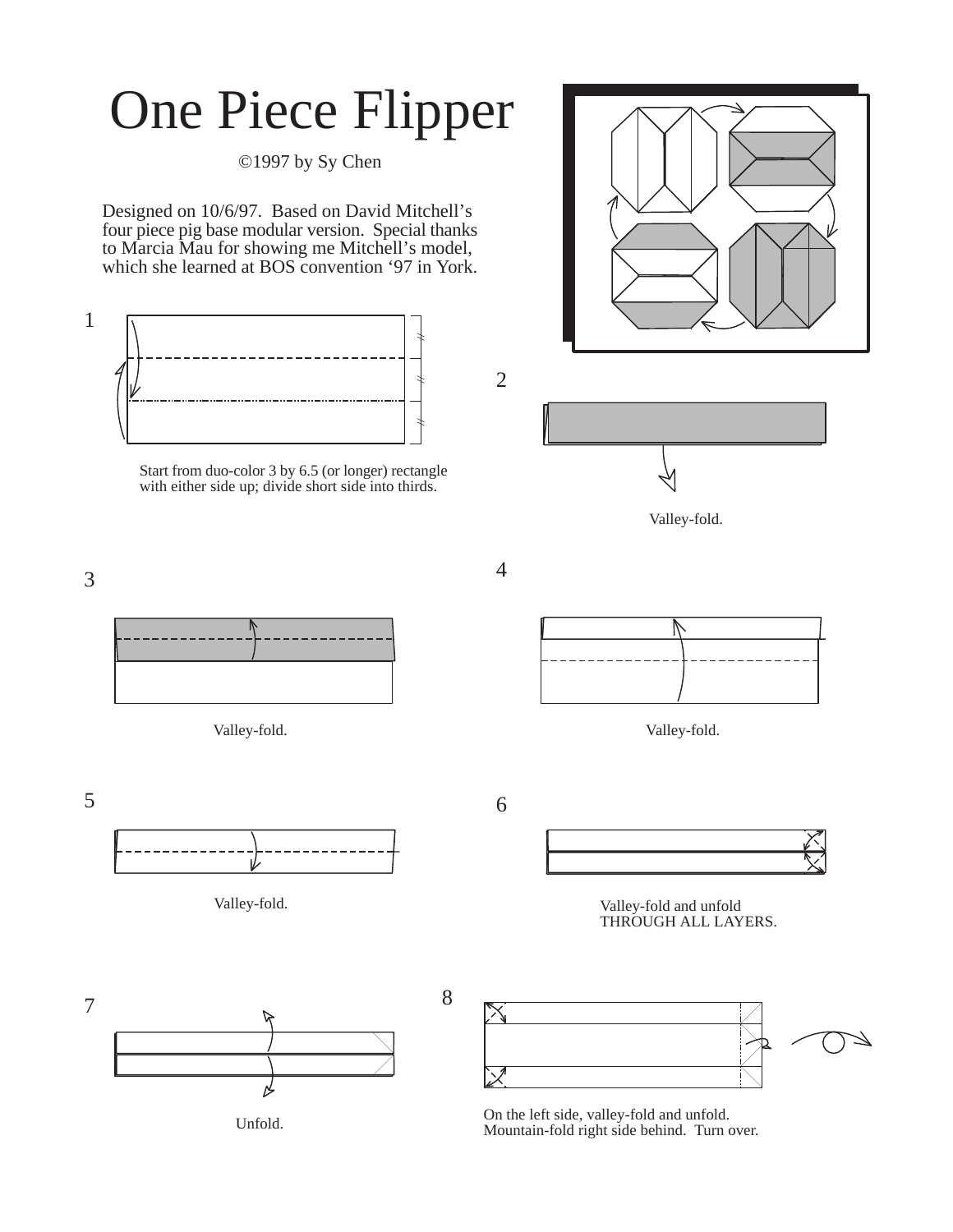

Valley-fold and unfold in half. Valley-fold and unfold.



Valley-fold and unfold in half.







Valley-fold. Collapse the left end.





In progress. Collapse the right end as in steps 16-17.



Valley-fold on the right side. Unfold on the left side.



Valley-fold and unfold. Unfold. Turn over.

15 16